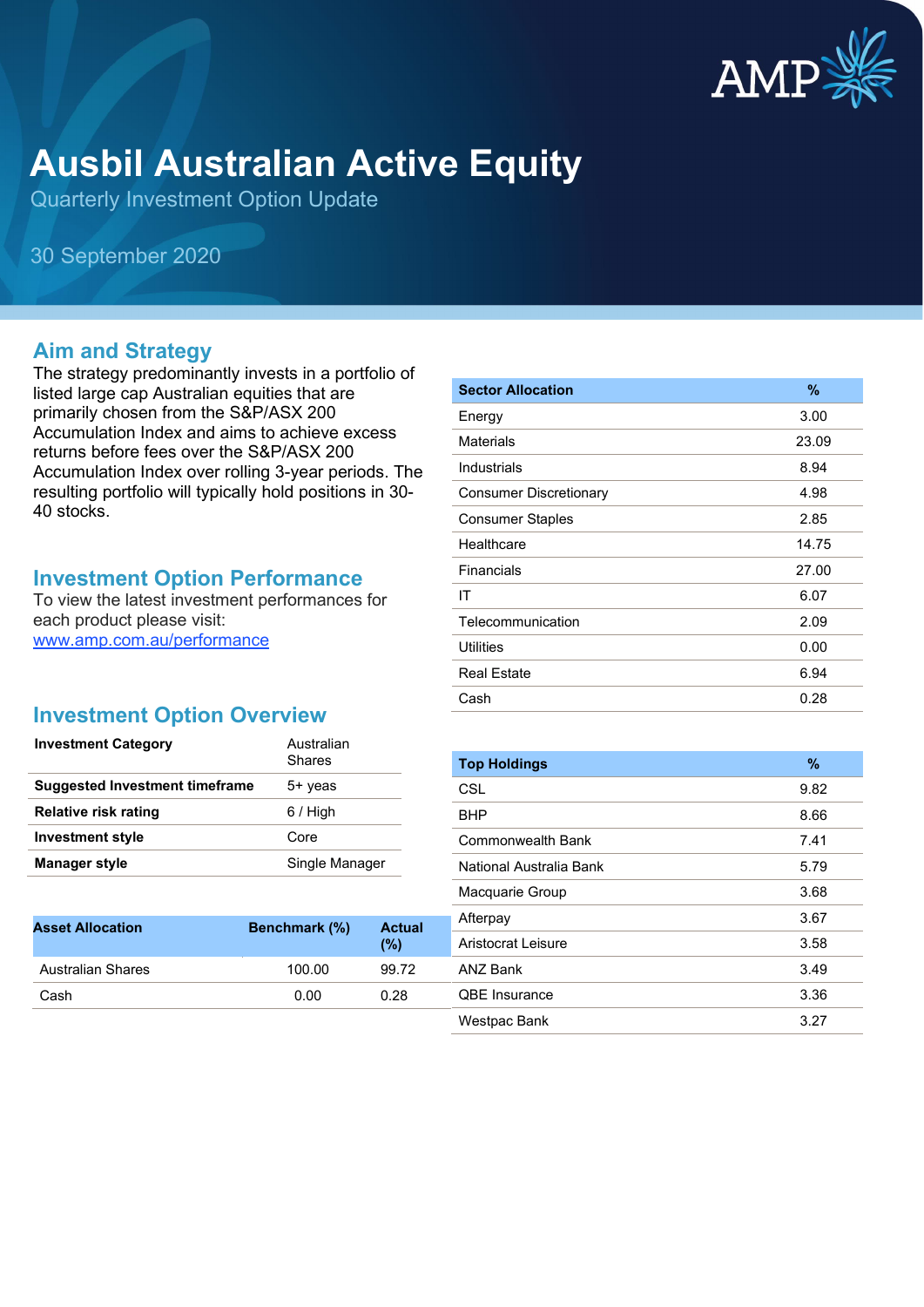## **Portfolio Summary**

- Portfolio performance for the quarter ending September 2020 was +2.34% (gross of fees) versus the benchmark return of -0.06%, as measured by the S&P/ASX 300 Accumulation Index.
- Over September, Portfolio weights increased in Infrastructure Trusts with the addition of the recently recapitalized Sydney Airport, and in the Transportation (Qantas) and Online Services sectors with the addition of Webjet as the economy shifts towards reopening, and more relaxed travel conditions.

#### **Investment Option Commentary**

At a sector level, the Portfolio's overweight positions in the Health Care, Information Technology and Materials sectors contributed to relative performance. The underweight exposures to the Energy, Industrials, Consumer Staples, Communication Services, Utilities and Real Estate sectors also added value. Conversely, the overweight position in the Financials sector detracted from relative performance. The underweight position in Consumer Discretionary also detracted value.

At a stock level, the overweight positions in Afterpay, OZ Minerals, Aristocrat Leisure, Goodman Group, NextDC, Super Retail Group and Qantas contributed to relative performance. The nil positions in Woodside Petroleum, The a2 Milk Company and Insurance Australia Group also added value. Conversely, the overweight positions in AMP, Lendlease, Santos, IGO, National Australia Bank and Saracen Mineral Holdings detracted from relative performance. The nil holdings in Fortescue Metals, James Hardie, Xero and ALS also detracted value.

#### **Market Commentary**

Despite a negative month on markets, the September quarter has been strong for equities, including a robust US quarterly reporting season that saw S&P 500 companies exceed earnings expectations by an average of 22%, and an Australian full year reporting season that delivered falls in earnings that were not a bad as feared, and the opportunity for many companies to reinforce their balance sheets through capital raisings.

This quarter, global markets continued their post-March rally. The global economy continues to show signs of recovery, though in September equity markets across the world took a breather in the wake of further conflict between the US and China, some resurgence in COVID-19 cases in the US amongst other countries, and some uncertainty as the US enters the late phases of the 2020 general election.

### **Outlook**

Moving beyond FY 2020 reporting season, investors are now looking critically towards catalysts for upward earnings revisions across the market, such as the upcoming AGM season, with the hope that steady improvement in the economy will aid a return to earnings growth.

In March 2020, the Australian government deferred the Federal Budget for 2020/21 to 6 October given the extraordinary circumstances of the unfolding of the pandemic. This has allowed the government to focus primarily on stimulus, and given them time to assess in more detail the budgetary impacts on Australia's economy. On Tuesday, 6 October, the government announced additional stimulus initiatives which are expected to provide further support for economic recovery in Australia.

Aubil's house view remains for a U-shaped recovery, starting in the second half of 2020, and strengthening into 2021. On earnings, they expect FY 2022 to be the first full year of normalised earnings, with FY 2021 straddling the economic recovery. If a vaccine becomes available in the meantime, they expect this recovery outlook to accelerate.